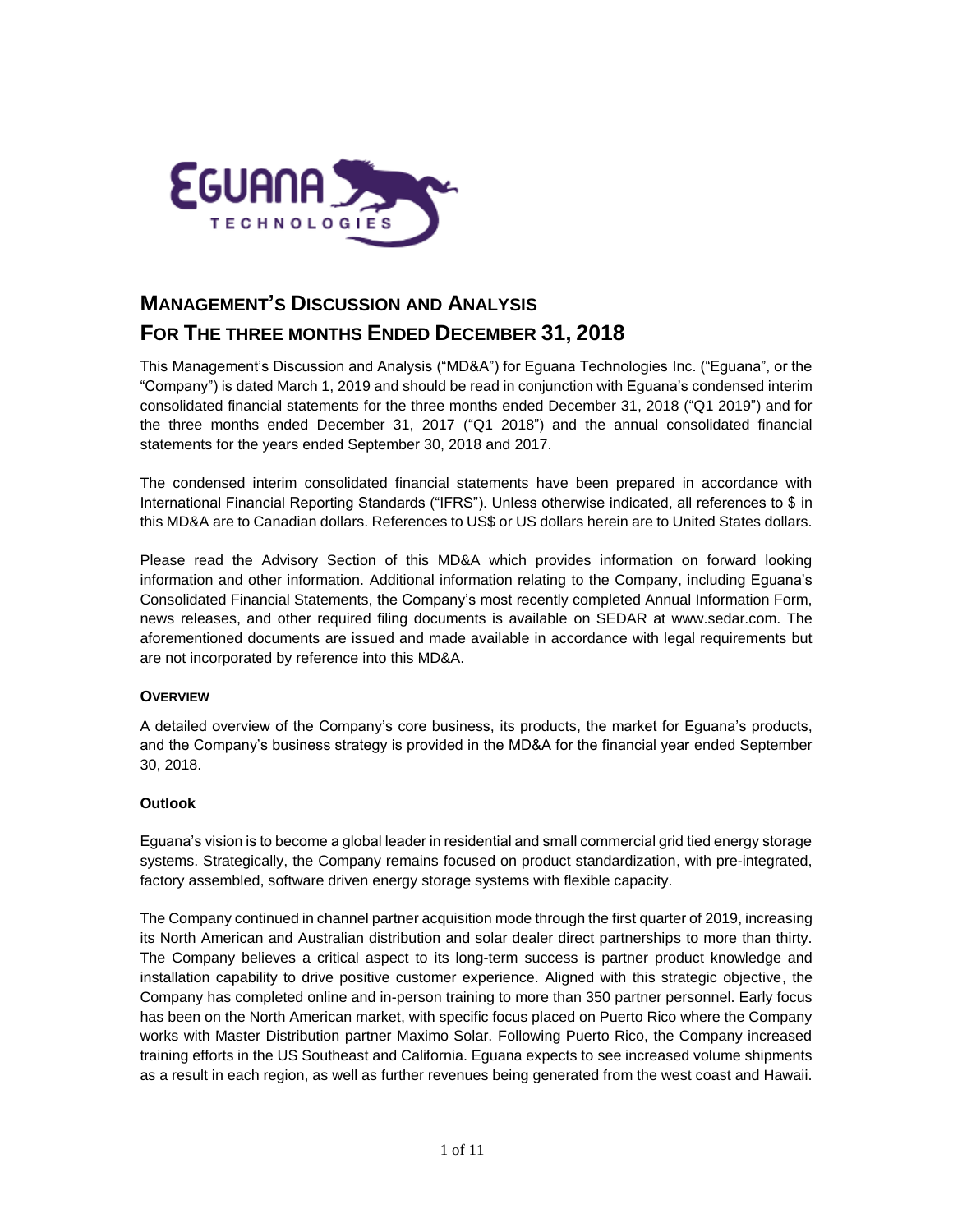In Australia, the Company has been accepted into South Australia's Home Battery Scheme which, along with CEC's (Clean Energy Finance Corporation) funding, has a provision for \$200 million AUD in subsidies and low interest financing for VPP (Virtual Power Plant) ready products. To achieve expected results, Eguana has increased sales and marketing, along with technical support capability in the market. Standardized partner and installation training are currently being rolled out to channel partners and distributors. First volume shipments have commenced to South Australia and the Company believes it will continue to see increasing revenue from the region.

In Europe, the Company has focused on channel and market strategy for its European focused Enduro product. The Enduro has been designed for simple installation and superior customer performance by way of remote diagnostics and battery auto recovery processes. Eguana is currently in final negotiation with the European PV panel market leader to design a solar + storage package for European markets.

Operational objectives in the second quarter will be focused on contract manufacturing transition to manage global growth expectations. As part of their success metrics, the operations team, in conjunction with the development team, will drive cost efficiencies through both the supply chain and cost reductions in the development process. Both activities are expected to deliver continued increases with respect to product gross margins.

The Development team remains focused on European and Australian Elevate certification. Additionally, the team will finalize design and new product roadmaps for next generation Eguana products.

# **Q1 2019 OPERATING RESULTS**

The following table sets forth a summary of the results of operations for the three months ended December 31, 2018 and 2017.

|                                  | Q1 2019     | Q1 2018     |
|----------------------------------|-------------|-------------|
| Sales and engineering services   | 854,647     | 1,318,727   |
| Cost of goods sold               | 757,629     | 1,109,158   |
| Gross margin                     | 97,018      | 209,569     |
| <b>Expenses</b>                  |             |             |
| General and administrative       | 743,368     | 612,050     |
| Selling and marketing            | 730,688     | 286,792     |
| Product research and development | 239,930     | 246,508     |
| Operations                       | 186,983     | 149,479     |
|                                  | 1,900,969   | 1,294,829   |
| Loss before undernoted items     | (1,803,951) | (1,085,260) |
| Financing costs                  | (318, 526)  | (116, 641)  |
| Other income                     | 10          | 212         |
| <b>Net loss</b>                  | (2,122,467) | (1,201,689) |
|                                  |             |             |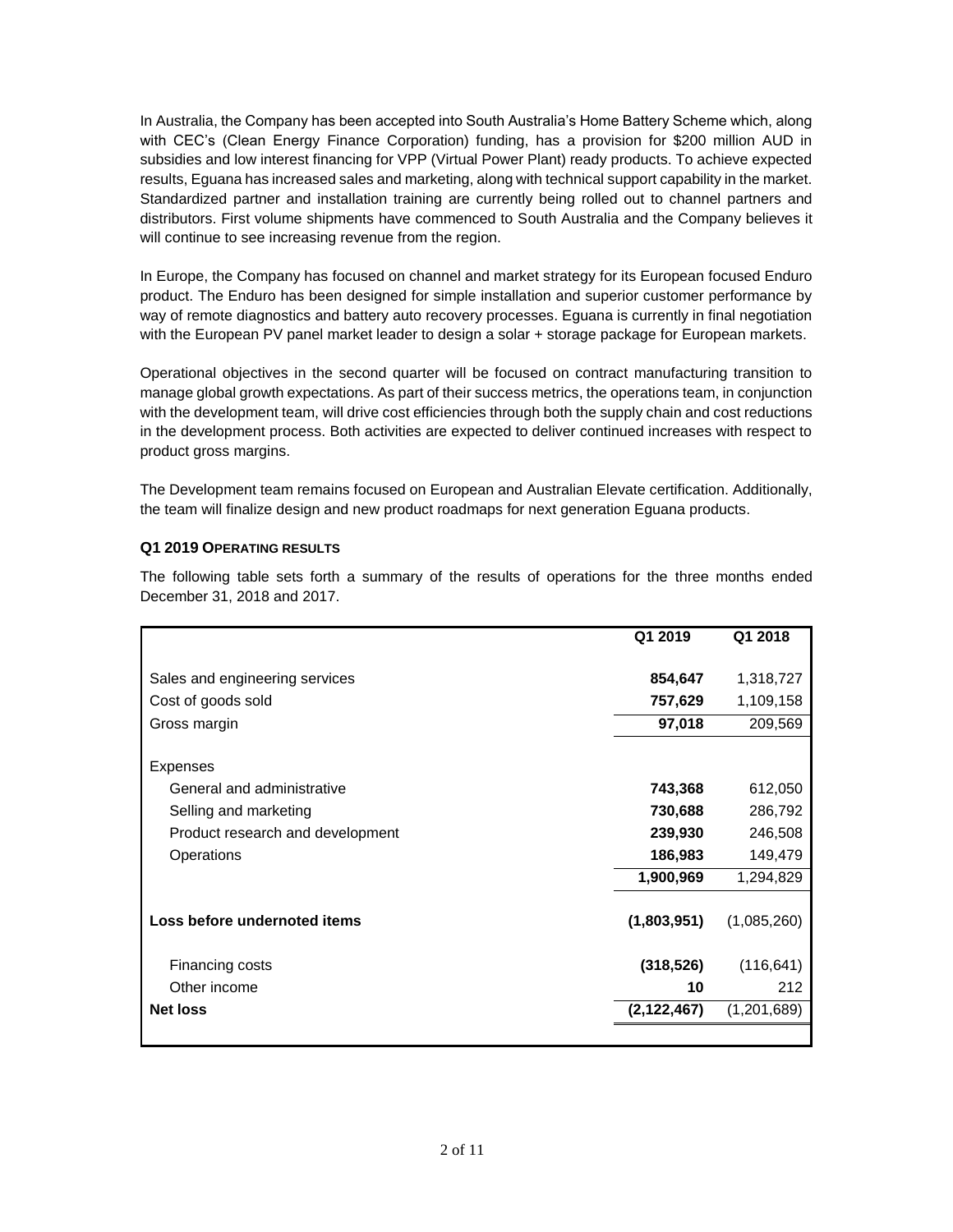## *Sales and engineering services*

For the three-month period ended December 31, 2018, product sales were \$854,904, representing a 35% decrease over the product sales for the same period in 2018. The sales decrease was a result of a delay in battery module availability in the first quarter along with in-transit systems valued at \$446,000 for the Australian market.

Sales of engineering services were nil in Q1 2019 and 2018.

The Company expects to continue to see quarterly fluctuations in revenues generated from the Company's various markets, sales regions and sales channels due to variability associated with the timing of customer purchase decisions.

## *Gross margin*

Gross margins for energy storage systems were 11.4% or \$97,018 for the three months ended December 31, 2018. Energy storage system gross margins for the same period in 2017 were 15.9% or \$209,569.

Management anticipates improvements in margins with higher volume sales and ongoing cost reduction activities.

#### *Expenses*

Operating costs for the three months ended December 31, 2018 were \$1,900,969, up \$606,140 from the same period in 2017.

• General and administrative expenses ("G&A") increased by \$131,318 in Q1 2019 as compared to Q1 2018. The increase in G&A cost is primarily due to an increase in the unrealized foreign exchange loss, partially offset by a decrease in share-based compensation.

G&A expenses consist primarily of salaries (including the value of stock options for all employees), employee benefits and overhead expenses that are not otherwise allocated to other categories, occupancy, all professional fees, investor relations costs, travel costs, unrealized foreign exchange gains and losses and amortization.

• Selling and marketing costs in Q1 2019 increased \$443,896 as compared to Q1 2018. The increase was primarily due to higher travel cost, the addition of new sales and customer support staff and additional marketing expenses, including attendance at trade shows, in Germany and Australia.

Included in these costs are salaries and benefits of personnel employed in marketing and customer account relationships, travel, costs of trade shows, a portion of the Chief Technology Officer's ("CTO") and the Chief Executive Officer's ("CEO") that relate to business development.

• Product research and development costs in Q1 2019 remained relatively consistent with Q1 2018 expenses.

Included are costs associated with prototype development and certification, market analysis in support of new product definition, salaries and benefits of the engineering group, and a portion of the CTO compensation.

• Operations costs in Q1 2019 remained relatively consistent relative to Q1 2018 expenses.

Operations costs include salaries and benefits of employees directly allocated to this function and direct costs incurred to support manufacturing and supply chain activities.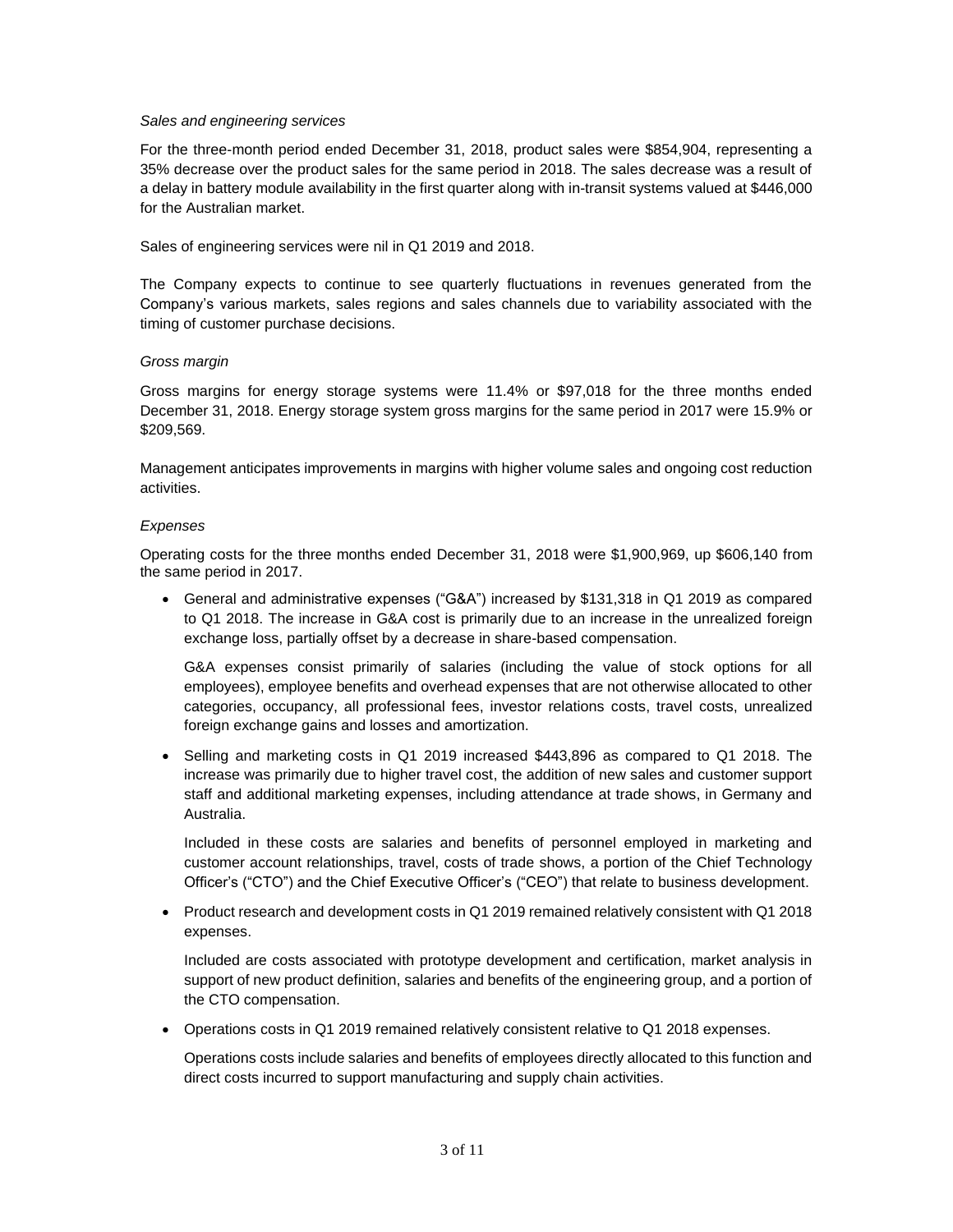# *Financing Costs*

Financing costs in Q1 2019 were up \$201,885 as compared to Q1 2018, primarily due to the accretion of long-term debt and change in fair value on the derivative liability arising from the funding of the Senior Loan, which were offset by the elimination of the change in fair value of the debentures and related accretion upon the redemption of the debentures in December 2017.

| <b>Operating activities</b>               | Q1 2019       | Q1 2018     |
|-------------------------------------------|---------------|-------------|
|                                           |               |             |
| Net loss                                  | (2, 122, 467) | (1,201,689) |
| Share-based payments                      | 138,391       | 207,888     |
| Finance costs                             | 318,526       | 116,641     |
| Amortization of capital assets            | 36,155        | 29,182      |
| Warranty provision                        | 40,301        | 16,880      |
| Unrealized foreign exchange (gain)        | 214,030       | 34,516      |
| Amortization of deferred lease inducement |               | (3,900)     |
|                                           | (1, 375, 064) | (800, 482)  |
| Net change in non-cash working capital    | 197,084       | (915, 777)  |
| Cash flow used in operations              | (1, 177, 980) | (1,716,259) |
|                                           |               |             |

## **MANAGEMENT DISCUSSION OF FINANCIAL RESULTS**

#### **Net Loss**

Net loss for Q1 2019 increased \$930,778 over the net loss in Q1 2018. The increase is primarily due to reduced gross margin, increased general and administrative and selling and marketing expenses and higher financing costs.

# **Share-based Payments**

Share-based payments were \$138,391 in the three-month period ended December 31, 2018, down from \$207,888 from the same period in 2017. The option expense in Q1 2019 primarily relates to 1,890,000 options that were granted to employees, officers and directors. 630,000 of the options vested immediately and the remaining two third vesting annually over the next two years.

#### **Finance Costs**

Financing cost for the three-month period ended December 31, 2018 were higher than the same period in 2017 primarily due to the accretion of long-term debt and change in fair value on the derivative liability arising from the funding of the Senior Loan. These higher financing costs partially offset by the elimination of the change in fair value of the debentures and related accretion upon the redemption of the debentures in December 2017.

# **Unrealized Foreign Exchange (Gain) Loss**

Unrealized foreign exchange loss in Q1 2019 resulted from an unfavourable shift in foreign exchange rates during the period.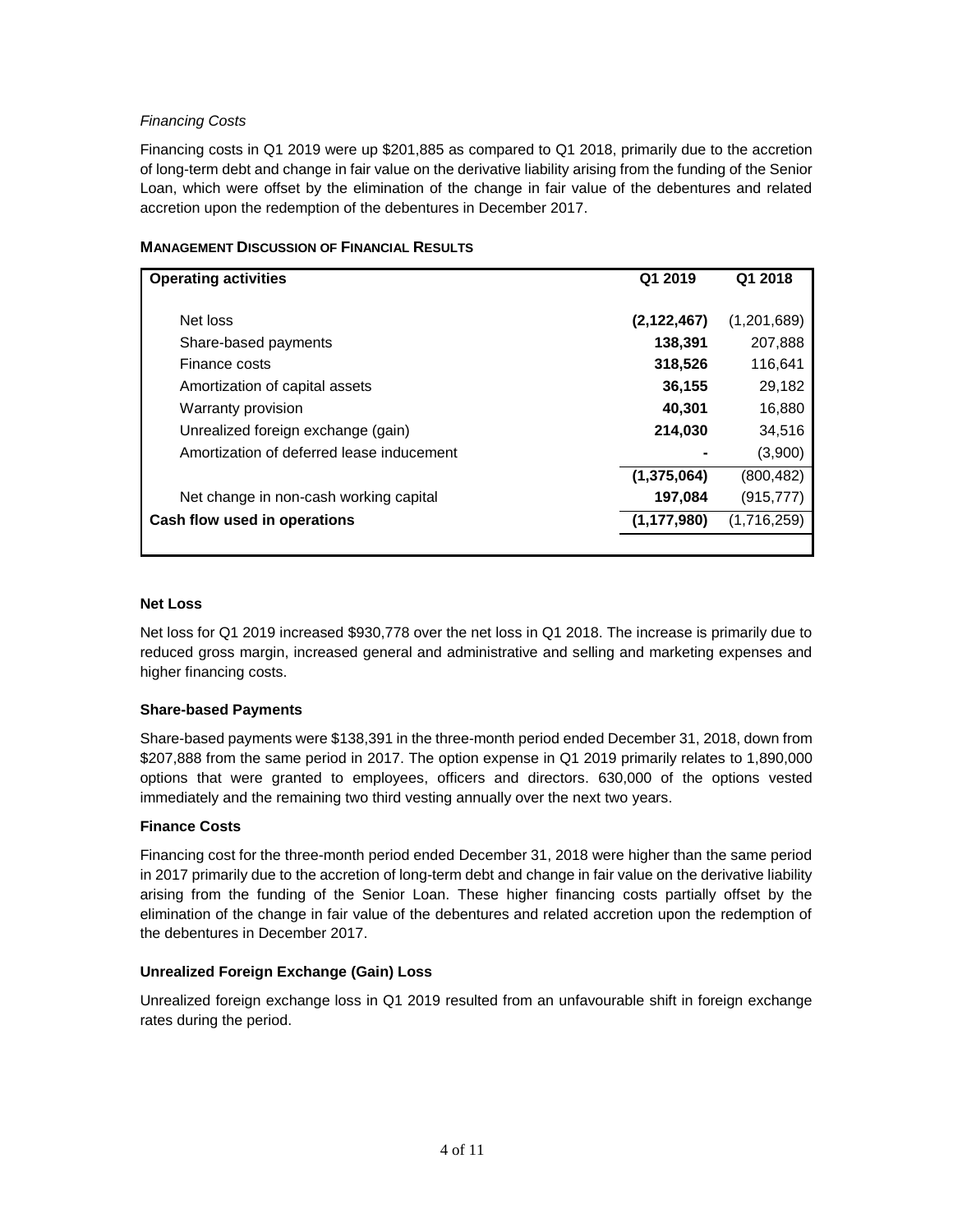# **Summary of Quarterly Results**

|                    | 2019          |             | 2018       |             |                | 2017           |                |             |
|--------------------|---------------|-------------|------------|-------------|----------------|----------------|----------------|-------------|
|                    | Q1            | Q4          | Q3         | Q2          | Q <sub>1</sub> | Q <sub>4</sub> | Q <sub>3</sub> | Q2          |
| Sales              | 854.647       | 119.069     | 1.355.668  | 1.103.774   | 1.318.727      | 75.169         | 178.887        | 328,594     |
| Net (loss)         | (2, 122, 467) | (1,638,569) | (220, 223) | (1,725,937) | (1,201,689)    | (1,212,696)    | (1, 141, 311)  | (1,261,267) |
| Per share $(1)(2)$ | (0.01)        | (0.01)      | (0.00)     | (0.01)      | (0.01)         | (0.01)         | (0.01)         | (0.01)      |

(1) Basic and diluted

## **LIQUIDITY AND CAPITAL RESOURCES**

## **Liquidity**

The Company manages its capital with the prime objectives of safeguarding the business as a going concern, creating investor confidence, maximizing long-term returns and maintaining an optimal structure to meet its financial commitments and to strengthen its working capital position. At present, the capital structure of the Company is primarily composed of shareholders' equity and debt. The Company's strategy is to access capital, primarily through equity issuances, asset based lending, and other alternative forms of debt financing. The Company actively manages its capital structure and makes adjustments relative to changes in economic conditions and the Company's risk profile.

Eguana received \$1,370,442 from financing activities in Q1 2019 (Q1 2018 - \$1,211,964) and used \$1,177,980 in operations during Q1 2019 (Q1 2018 - \$1,716,259).

Working capital represents the Company's current assets less its current liabilities. The Company's liquidity, as measured by the Company's working capital deficit at the end of Q1 2019 was \$2,438,894 (September 30, 2018 – \$1,906,356).

As at December 31, 2019 the Company had net liabilities of \$5,728,473, which increased from \$4,428,831 at September 30, 2018, primarily due to the receipt of the final tranche of long-term debt from the Senior Lender (\$750,000 USD) and the issuance of EGT Markets Limited Partnership units for \$715,000.

The Company has recorded \$3,664,726 in accounts payables and accrued liabilities, of which \$1,246,282 is in dispute. In addition, the Company has \$1,719,218 in long-term debt, \$197,316 in other liabilities, and \$109,000 in lease obligations payable over the next 12 months.

In October 2018, the Company drew the remaining \$750,000 USD from its Senior Lender, bearing interest at 12.5% per annum, which will be repaid in equal instalments starting in May 2019 for 30 months

In December 2018, the Company issued 715 Limited Partnership units at a price of \$1,000 per unit resulting in gross proceeds of \$715,000 via its subsidiary EGT Markets Limited Partnership.

No unusual trends or fluctuations are expected outside the ordinary course of business.

The Company is currently in a dispute with a prior customer as a result of the cancellation of a supply contract. A claim has been prepared to recover 1,479,332 Euros (\$2,307,465 CAD) for unpaid invoices and interest, along with the option to claim an additional 903,584 Euros (\$1,409,412 CAD) for European inventories purchased to fulfil this contract. Litigation is inherently uncertain and while legal counsel advises that the Company has a strong case, the receivable is being carried on the books at near zero. A favorable outcome in the dispute would increase the current assets of the Company.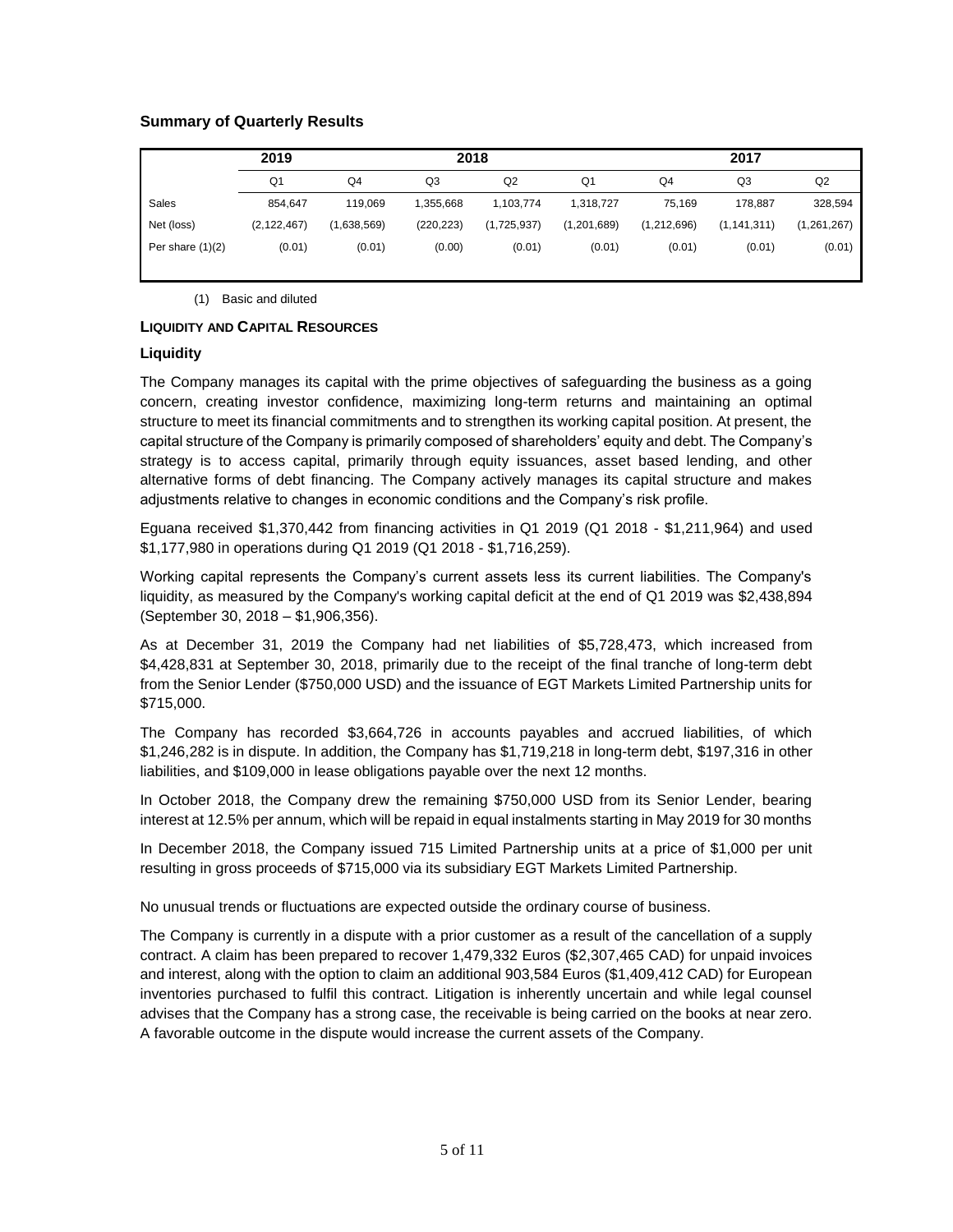The above noted prior customer has made warranty claims related to the Company's first generation, 3 phase Comfort series product. Management believes this claim is without merit and that any product failures are tied directly to a fundamental system failure in the design for which the customer was solely responsible.

The Company's former contract manufacturer submitted a claim in the Court of Queen's Bench in Alberta against Eguana for 1,534,000 Euros (\$2,392,736 CAD) related to the cancellation of the above noted supply contract. The Company is disputing 799,000 Euros (\$1,246,282 CAD) of the amount the contract manufacturer has claimed. The Company has recorded in its financial statements the undisputed amount, therefore a successful defense of the claim submitted by the former contract manufacturer would have no impact on the Company's liquidity. The Company has counter claimed the contract manufacturer for 6.8 million Euros.

# **Outstanding Debt**

The Company had \$586,667 of Series II and III debentures outstanding at the beginning of the 2018 fiscal year. In December 2017, the Company called the outstanding debentures at par and repaid principal of \$586,667, accrued interest of \$3,906 and royalties of \$7,265 was also paid.

In December 2017, the Company issued \$1,500,000 USD of debt, bearing an interest rate of 12.5% per annum which will be repaid in equal instalments starting in July 2018 for 30 months. In August 2018, the Company drew an additional \$750,000 USD bearing an interest rate of 12.5% per annum which will be repaid in equal instalments starting in March 2019 for 30 months. In October 2018, the Company drew the remaining \$750,000 USD from its Senior Lender, bearing interest at 12.5% per annum, which will be repaid in equal instalments starting in May 2019 for 30 months. As part of the Senior Loan, the Company issued 2,951,733 warrants which convert into an equal number of shares with an exercise price of \$0.17 and an expiry date of December 20, 2022.The exercisable warrants are exchangeable for \$1,000,000 USD after the earlier of a liquidity event or September 30, 2021.

In August 2018, the Company entered into a loan agreement for general working capital for \$1,300,000 with its largest shareholder, DHCT II Luxembourg SARL. The loan is due one month after the final Senior Loan payment is made. The loan bears interest at a fixed annual rate of 8%. The interest is paid at the same time the loan is repaid. As consideration for the advance of the DHTC loan, which has a second priority lien on all the assets of the Eguana and its material subsidiaries, the Company has issued common shares purchase warrants, entitling the Lender to purchase an aggregate of up to 1,238,095 common shares at a price of \$0.21 per common share for a period of three (3) years from the date of the loan.

In December 2018, the Company issued 715 Limited Partnership units at a price of \$1,000 per unit resulting in gross proceeds of \$715,000 via its subsidiary EGT Markets Limited Partnership. In February 2019, Eguana exercised its right to convert 715 EGT Markets Limited Partnership units to common shares of Eguana and issued 3,575,000 shares.

On February 7, 2019, the Company issued 300,000 shares of newly created Series A First Preferred Shares (the "Series A Shares") at \$10.00 per Series A Share (the "Issue Price") for aggregate gross proceeds of \$3,000,000 (the "Offering"). The Series A Shares were issued and sold to the Company's largest shareholder DHCT II Luxembourg SARL (the "Investor"), the investment vehicle of funds managed by Doughty Hanson & Co Managers Limited.

The Series A Shares are convertible by the Investor at any time into common shares of the Company at a price of \$0.24 per common share. The Company may force conversion of the Series A Shares once its TSX-V listed share price is equal to or greater than \$0.60 for at least 60 consecutive days.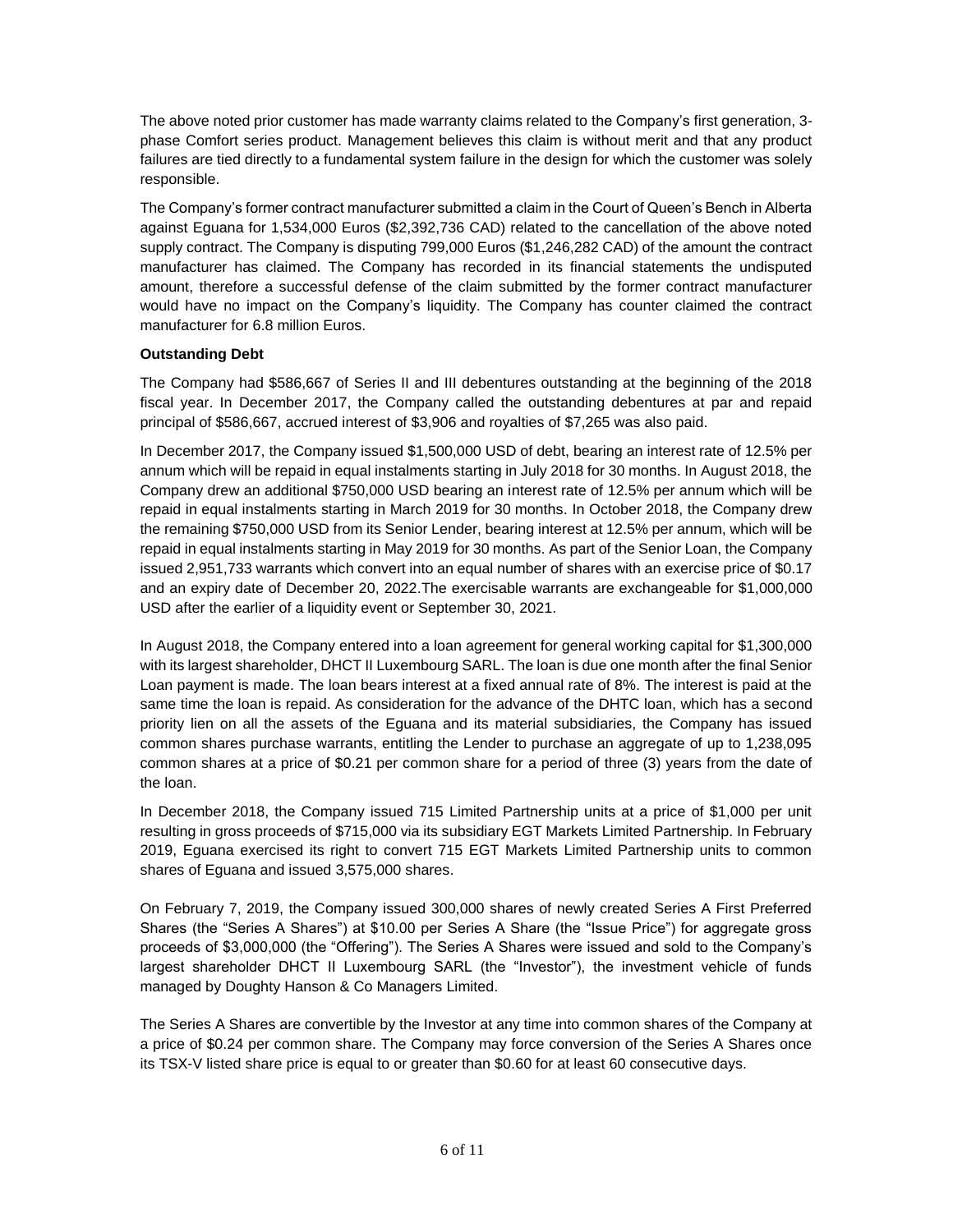In connection with the Offering, the Company and the Investor also entered into a loan settlement and conversion agreement whereby an additional 134,860 Series A Shares were issued to the Investor at the Issue Price to replace the existing \$1,300,000 secured loan facility.

# **Shareholders' Equity and Shares Outstanding**

As at March 1, 2019, 226,601,235 common shares are issued and outstanding, an increase of 3,890,000 from December 31, 2018 due to the exercise of 315,000 share purchase warrants and issuance of 315,000 common shares at \$0.12 per common share in January 2019 and the conversion of 715 EGT Markets Limited Partnership units to 3,575,000 common shares of Eguana in February 2019.

In October 2018, the Company drew the remaining \$750,000 USD from the Senior Lender and the remaining 368,966 warrants with an exercise price of \$0.17 vested. During Q1 2019, no warrants were exercised. Subsequent to quarter end, 315,000 warrants were exercised at a price of \$0.12 and the equivalent number of common shares were issued. As at February 28, 2019, there are common share purchase warrants representing the right to acquire 21,842,229 common shares at an average exercise price of \$0.28 per share outstanding.

As at December 31, 2018 the Company had 10,300,380 stock options outstanding entitling the holders thereof to acquire up to 10,300,380 common shares. 5,655,838 stock options had vested as of December 31, 2018. The weighted average exercise price of the vested options was \$0.24 per share.

In January 2019, the Company granted a capital market company incentive stock options to acquire up to an aggregate of 250,000 common shares at a strike price of \$0.19 per share, with an expiry of November 26, 2023.

# **Off-Balance Sheet Items**

As at December 31, 2018, the Company does not have any off-balance sheet arrangements that have, or are reasonably likely to have, a current or future material effect on Eguana's financial condition, results of operations, liquidity or capital expenditures.

# **CAPITAL EXPENDITURES**

In Q1 2019, capital expenditures totaled \$83,831 (Q1 2018 - \$55,205) and were primarily incurred with respect to the expansion of the company's facility to increase production capacity.

# **RELATED PARTY TRANSACTIONS**

The Company had the following related party transactions with respect to salary and benefits:

| <b>Salaries and benefits</b>     | Q1      |         |  |
|----------------------------------|---------|---------|--|
|                                  | 2019    | 2018    |  |
|                                  |         |         |  |
| General and administrative       | 143,056 | 70,550  |  |
| Selling and marketing            | 98,646  | 59,314  |  |
| Product research and development | 19.412  | 14,620  |  |
|                                  | 261,114 | 144,484 |  |

Share based expenses to officers and a director was \$56,225 for the three ended December 31, 2018 (December 31, 2017 - \$150,429).

Included in accounts payable and accrued liabilities is \$421,539 (September 30, 2018 - \$324,418) due to directors and key management personnel.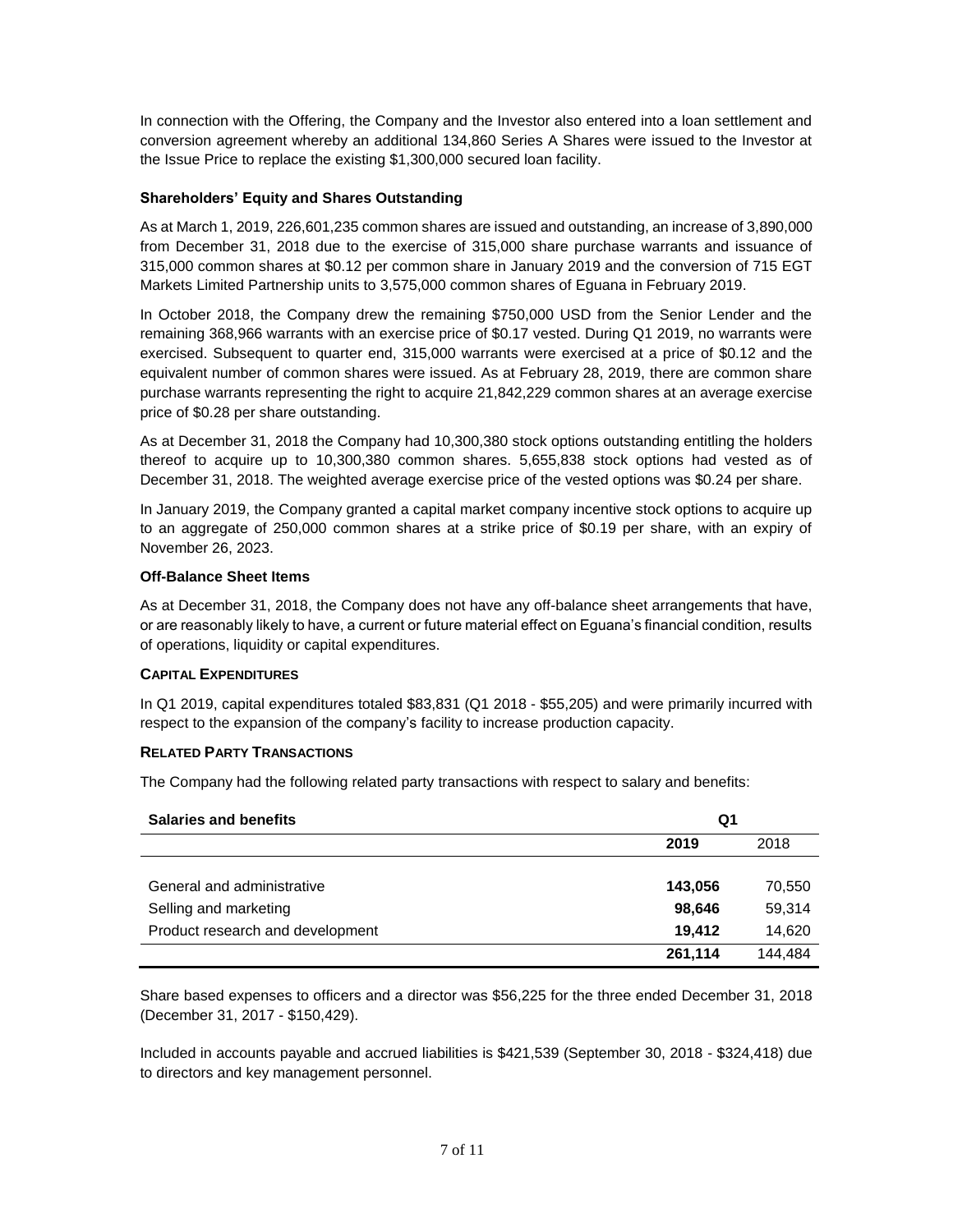During three-month period ended December 31, 2018 the Company paid \$36,318 (2017 - \$36,318) to its former CEO as part of a settlement agreement and incurred \$19,929 (2017 - \$23,207) of accretion as the obligation matures.

# **RISK FACTORS AND RISK MANAGEMENT**

Our risk factors and risk management are detailed in the annual MD&A filed on SEDAR at [www.sedar.com](http://www.sedar.com/) on January 29, 2018 and have not materially changed since that time.

# **Going Concern**

The condensed interim consolidated financial statements were prepared on a going concern basis. The going concern basis assumes that the Company will continue its operations for the foreseeable future and will be able to realize its assets and discharge its liabilities and commitments in the normal course of business.

At December 31, 2018, the Company had not achieved profitable operations since its inception and had an accumulated deficit of \$61,650,355 (September 30, 2018 - \$59,527,888) and recognized a cash flow deficiency from operations for the three-month period ended December 31, 2018 of \$1,177,980 (2017 - \$1,716,259). Whether and when the Company can attain profitability and positive cash flows from operations is uncertain. The lack of profitable operations and cash flow deficiency may cast significant doubt on the Company's ability to continue as a going concern.

At December 31, 2018, the Company had a working capital deficit of \$2,438,894 (September 30, 2018 – \$1,906,356).

The ability of the Company to continue as a going concern is dependent on completing equity or debt financings and generating profitable operations in the future in order to meet liabilities as they come due and enable the Company to continue operations. The ability to continue as a going concern may be adversely impacted by the loss of customers and declining sales per customer. To address its financing requirements, the Company may seek financing through the issuance of common shares, preferred shares, EGT Markets Limited Partnership units, debentures or other securities of the Company or its subsidiaries. The outcome of these matters cannot be predicted at this time.

# **ACCOUNTING POLICIES**

There have been no changes to the Company's critical accounting estimates and policies in Q1 2019 except for the adoption effective October 1, 2018 of IFRS 9, Financial Instruments ("IFRS 9") and IFRS 15, Revenue from Contracts with Customers ("IFRS 15"). Significant accounting policies are disclosed in note 4 of the annual audited consolidated financial statements for the year ended September 30, 2018.

# **Recently issued accounting pronouncements**

# **Adoption of new and amended standards**

# *IFRS 9, Financial Instruments*

The Company adopted IFRS 9, Financial Instruments, on October 1, 2018. This standard supersedes earlier versions of IFRS 9 and completes the IASB's project to replace IAS 39 "Financial Instruments: Recognition and Measurement." IFRS 9, as amended, includes a principle-based approach for classification and measurement of financial assets, a single "expected loss" impairment model and a substantially-reformed approach to hedge accounting. The adoption did not have any impact on the Company's consolidated financial statements.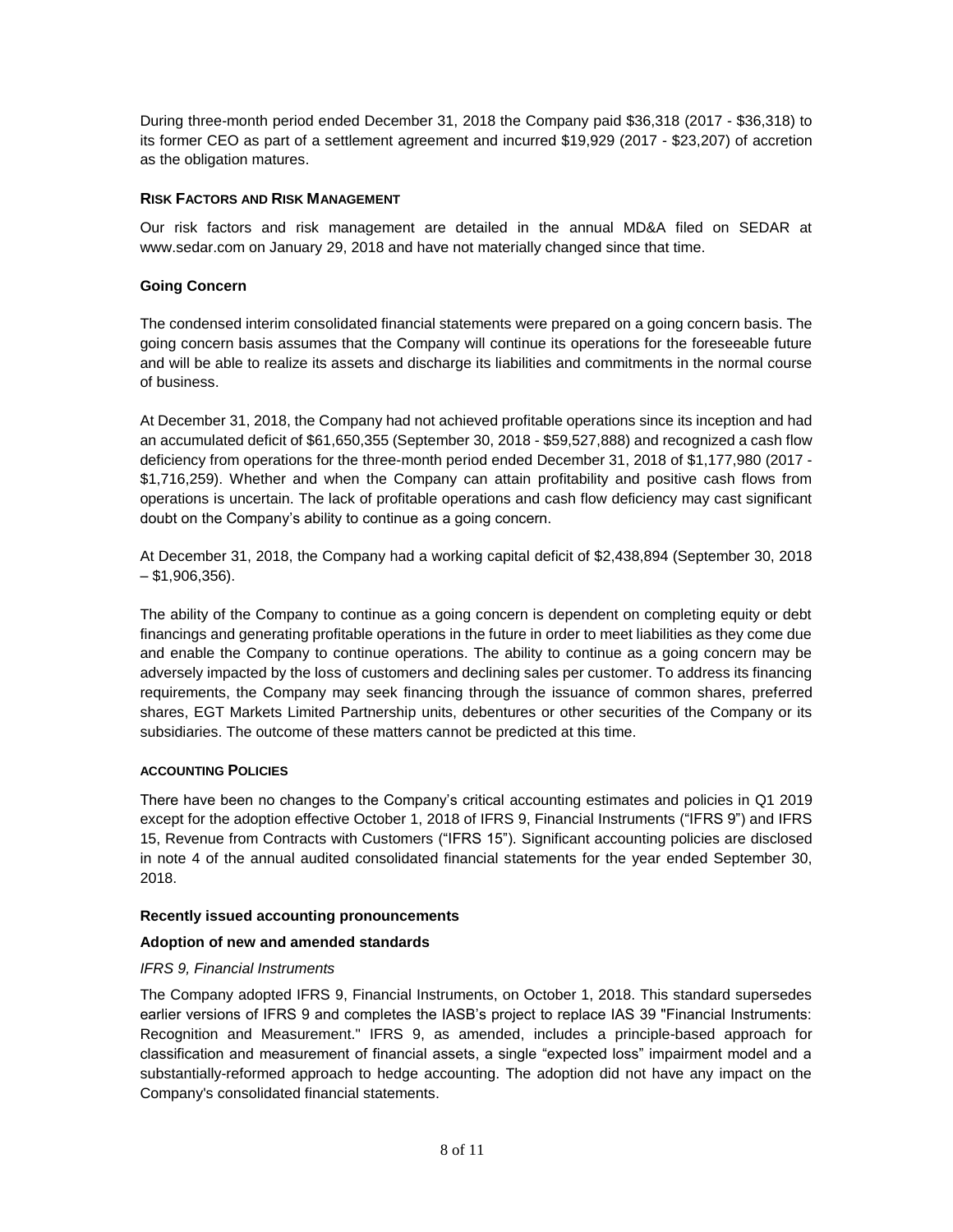# *IFRS 15, Revenue from Contracts with Customers*

The Company has also adopted IFRS 15, Revenue from Contracts with Customers, on October 1, 2018 using the modified retrospective method. IFRS 15 establishes a single comprehensive model to address how and when to recognize revenue as well as requiring entities to provide users of financial statements with more informative, relevant disclosures in order to understand the nature, amount, timing and uncertainty of revenue and cash flows arising from contracts with customers. It replaces existing revenue recognition guidance including IAS 18 Revenue and IAS 11 Construction Contracts.

To determine revenue recognition for arrangements that an entity determines are within the scope of IFRS 15, the Company performs the following five steps: (i) identifies the contract(s) with a customer, (ii) identifies the performance obligations in the contract, (iii) determines the transaction price, (iv) allocate the transaction price to the performance obligations in the contract, and (v) recognizes revenue when (or as) the entity satisfies a performance obligation. The Company applies the five-step model to arrangements that meet the definition of a contract under IFRS 15, including when it is probable that the entity will collect the consideration it is entitled to in exchange for the goods or services it provides to the customer. The Company satisfies its performance obligations and recognizes revenue during the reporting period based on delivery of its products or services. Revenue transactions do not contain significant financing components or variable considerations. Payment terms with customers are generally 30 days from invoice date; however, industry practice can extend these terms.

As a result of applying the requirements of IFRS 15, including the application of certain practical expedients, such as the right to invoice method of measuring the Company's progress towards complete satisfaction of its performance obligations, no changes or adjustments to the Company's comparative consolidated financial statements were required. There was no impact to the Company's financial position, results of operations, or cash flows as a result of the adoption.

# **Accounting Pronouncements Issued but Not Adopted**

Recent accounting pronouncement that have been issued but are not yet effective are consistent with those disclosed in the Company's audited consolidated financial statements for the year ended September 30, 2018, except for IFRS 9 and IFRS 15 as noted above.

# *IFRS 16, Leases ("IFRS 16")*

IFRS 16 was issued in January 2016 and it replaces IAS 17 "Leases", IFRIC 4 "Determining whether an Arrangement contains a Lease", SIC-15 "Operating Leases-Incentives" and SIC-27 "Evaluating the Substance of Transactions Involving the Legal Form of a Lease". IFRS 16 sets out the principles for the recognition, measurement, presentation and disclosure of leases and requires lessees to account for all leases under a single on-balance sheet model similar to the accounting for finance leases under IAS 17. IFRS 16 is effective for annual periods beginning on or after January 1, 2019.

The company is currently evaluating the impact of adopting IFRS 16.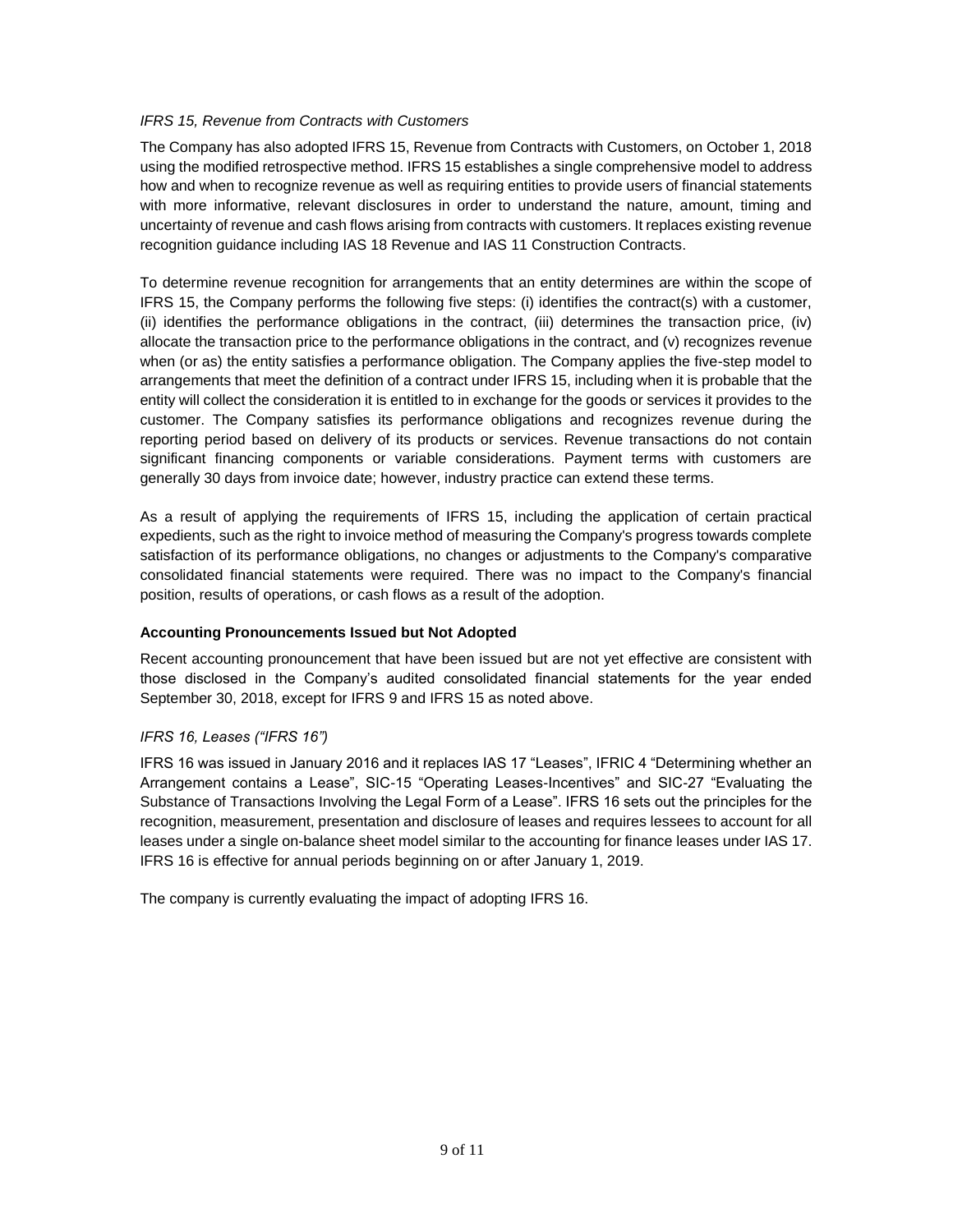# **ADVISORY SECTION**

## **Forward-Looking Statements**

This MD&A contains forward-looking information and forward-looking statements (collectively, "forwardlooking statements") within the meaning of applicable securities laws that and are based on certain assumptions and analysis made by the Company's management as of the date of this MD&A. Forwardlooking statements include, without limitation, statements with respect to investment objectives and strategy, the development plans of the Company, regulatory changes, availability of customers, market penetration, the Company's intentions, results of operations, levels of activity, future capital and other expenditures (including the amount, nature and sources of funding thereof), business prospects and opportunities, construction timetables, extent of solar resource usage and future growth and performance opportunities. The words "believes", "expects", "expected", "plans", "may", "will", "projects", "anticipates", "estimates", "would", "could", "should", "endeavours", "seeks", "predicts", "intends", "potential", "opportunity", "target" or variations of such words of similar expressions thereto and the negatives thereof, identify forward-looking statements. In particular, this MD&A includes forward-looking statements with respect to the future dynamics and size of the solar PV and energy storage market and segments thereof; statements concerning the Company's expectations of future relationships as well as the size of the market for power electronics; statements concerning the Company's sales; and statements concerning factors which management believes may be relevant in assessing whether the Company's plans are achievable.

Forward-looking statements are necessarily based upon management's perceptions of historical trends, current conditions and expected future developments, as well as a number of specific factors and assumptions that, while considered reasonable by the Company as of the date of such statements, outside of the Company's control and are inherently subject to significant business, economic and competitive uncertainties and contingencies which could result in the forward-looking statements ultimately being entirely or partially incorrect or untrue.

Certain forward-looking statements contained in this MD&A about prospective results of operations, financial position or cash flows may constitute "future oriented financial information", is based on assumptions about future events, is given as at the date hereof and including economic conditions and proposed courses of action, based on management's assessment of the relevant information currently available. Readers are cautioned that such financial outlook information contained in this MD&A should not be used for purposes other than for which it is disclosed herein.

Forward-looking statements contained in this MD&A are based on various assumptions, including, but not limited to the following: (i) the Company's ability to achieve its growth strategy; (ii) the demand for the Company's products and fluctuations in future revenues; (iii) the Company's business model and assumptions; (iv) expectations of growth in the industry in which the Company operates and the markets in which the Company's products are sold; (v) sufficiency of current working capital to support future operating and working capital requirements; (vi) the stability of general economic and market conditions; (vii) currency exchange rates and interest rates; (viii) equity and debt markets continuing to provide the Company with access to capital; (ix) the Company's continued compliance with third party intellectual property rights; and (x) that the risk factors noted above, collectively, do not have a material impact on the Company's business, operations, revenues and/or results. By their nature, forward-looking statements are subject to known and unknown risks and uncertainties, many of which are beyond the Company's control, that may be general or specific and which give rise to the possibility that expectations, forecasts, predictions, projections or conclusions will not prove to be accurate, that assumptions may not be correct and that objectives, strategic goals and priorities will not be achieved.